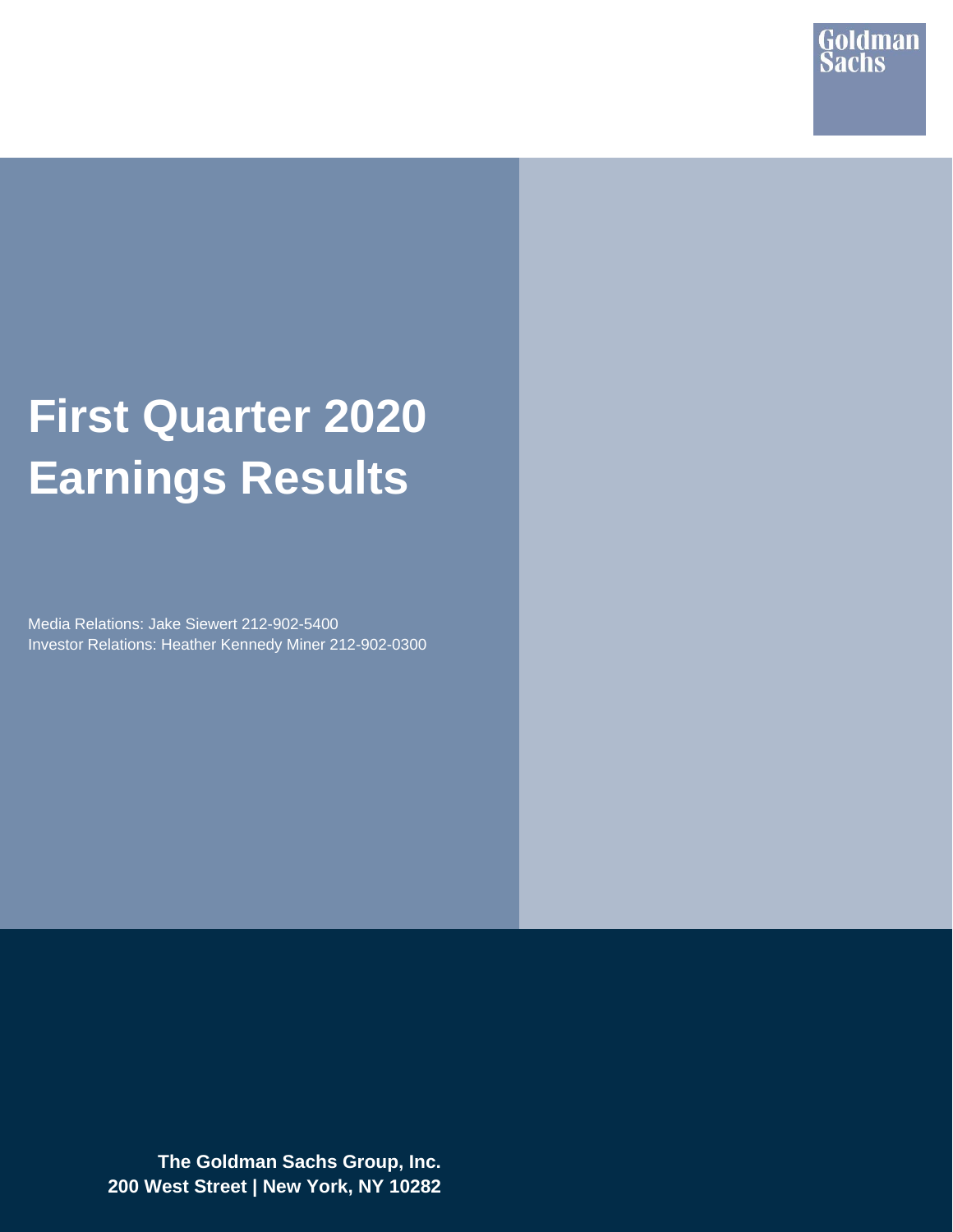# First Quarter 2020 Earnings Results **Goldman Sachs Reports First Quarter Earnings Per Common Share of \$3.11**

"As the world grapples with this terrible pandemic, we are extremely grateful for the professionalism of the healthcare specialists and other front-line workers who are bearing the greatest burden in the fight against the virus. We are in awe of their courage and are doing our part to help communities and small businesses suffering from the economic impact of the crisis.

 emerge well-positioned to help our clients and communities recover." I am enormously proud of the determination and dedication of the people of Goldman Sachs, who continue to serve our clients despite high market volatility. Our quarterly profitability was inevitably affected by the economic dislocation. As public policy measures to stem the pandemic take root, I am firmly convinced that our firm will

**- David M. Solomon**, *Chairman and Chief Executive Officer*



NEW YORK, April 15, 2020 – The Goldman Sachs Group, Inc. (NYSE: GS) today reported net revenues of \$8.74 billion and net earnings of \$1.21 billion for the first quarter ended March 31, 2020.

Diluted earnings per common share (EPS) was \$3.11 for the first quarter of 2020 compared with \$5.71 for the first quarter of 2019, and \$4.69 for the fourth quarter of 2019.

Annualized return on average common shareholders' equity (ROE)<sup>1</sup> was 5.7% and annualized return on average tangible common shareholders' equity (ROTE)<sup>1</sup> was 6.0% for the first quarter of 2020.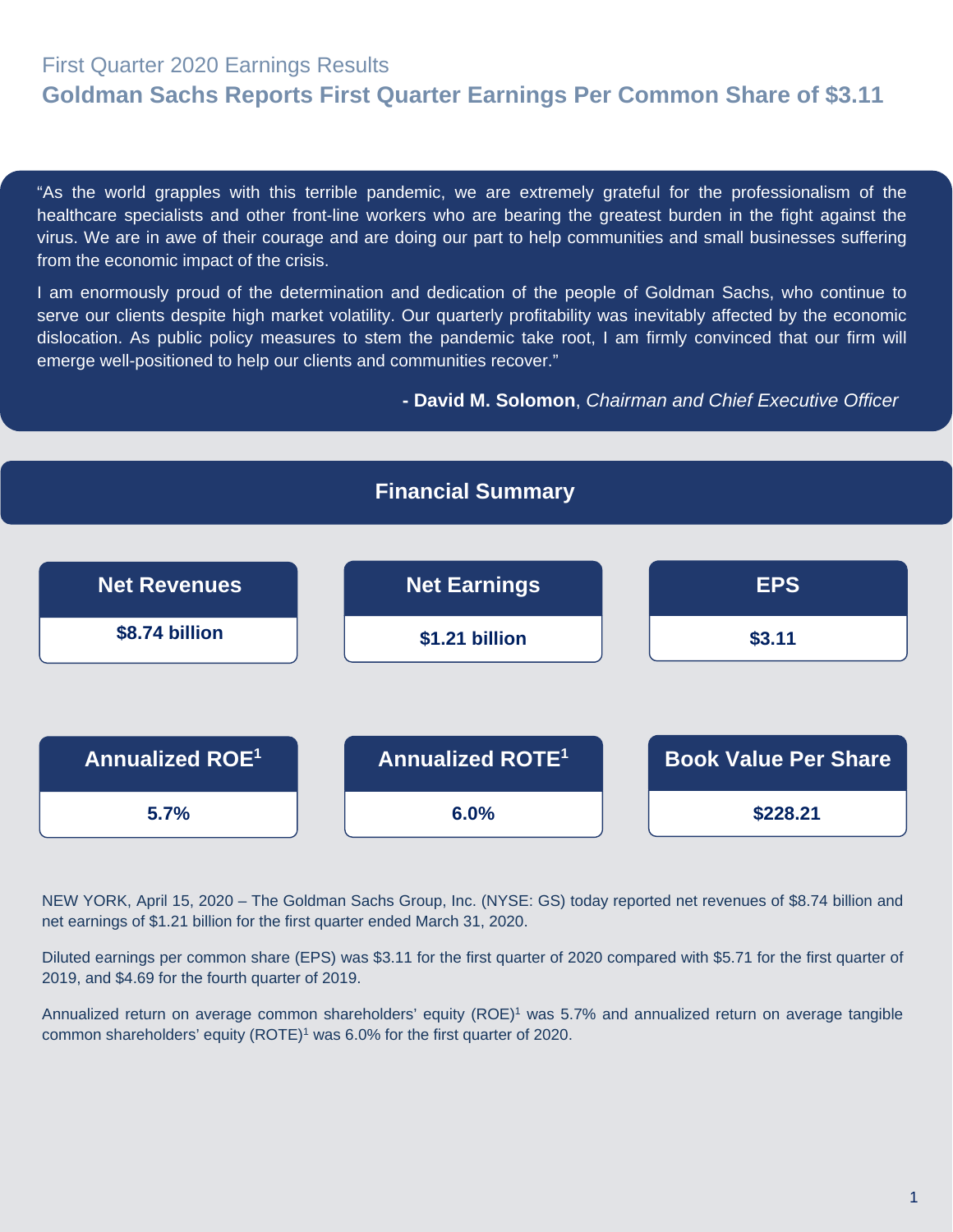# **Highlights**

- During the quarter, the firm successfully executed on its Business Continuity Planning strategy amid the global COVID-19 pandemic, providing clients with advice, execution and liquidity. The firm generated \$8.74 billion in quarterly net revenues during the first quarter of 2020, reflecting strength in franchise activity.
- The firm acted quickly by committing \$500 million in capital to support small business lending in addition to \$50 million in grants for COVID-19 relief efforts. The firm also donated more than 700,000 N95 masks and more than 2.5 million surgical masks to hospitals across the U.S. and Europe.
- As it relates to the firm's businesses, Investment Banking generated quarterly net revenues of \$2.18 billion, its second highest quarterly performance. The firm remained ranked #1 in worldwide announced and completed mergers and acquisitions for the year-to-date.<sup>2</sup>
- Fixed Income, Currency and Commodities (FICC) generated quarterly net revenues of \$2.97 billion, its highest quarterly performance in five years, reflecting strong client activity in both intermediation and financing.
- Equities generated quarterly net revenues of \$2.19 billion, its second highest quarterly performance in five years, reflecting strength in derivatives and higher volumes in intermediation.
- Consumer & Wealth Management generated record quarterly net revenues of \$1.49 billion, reflecting strength in both Consumer banking and Wealth management.
- The firm continued to scale the digital consumer deposit platforms, as consumer deposits increased by a record \$12 billion in the first quarter of 2020 to \$72 billion<sup>3</sup>.
- The firm maintained a highly liquid balance sheet, as global core liquid assets<sup>4</sup> averaged \$243 billion<sup>3</sup> for the first quarter of 2020.



## **Quarterly Net Revenue Mix by Segment**

| <b>Investment Banking</b> |                                         |  |  |  |  |  |  |
|---------------------------|-----------------------------------------|--|--|--|--|--|--|
| \$2.18 billion            |                                         |  |  |  |  |  |  |
|                           | <b>Global Markets</b>                   |  |  |  |  |  |  |
|                           | \$5.16 billion                          |  |  |  |  |  |  |
| <b>FICC</b>               | \$2.97 billion                          |  |  |  |  |  |  |
| <b>Equities</b>           | \$2.19 billion                          |  |  |  |  |  |  |
|                           | <b>Asset Management</b>                 |  |  |  |  |  |  |
|                           | \$(96) million                          |  |  |  |  |  |  |
|                           |                                         |  |  |  |  |  |  |
|                           | <b>Consumer &amp; Wealth Management</b> |  |  |  |  |  |  |
|                           | \$1.49 billion                          |  |  |  |  |  |  |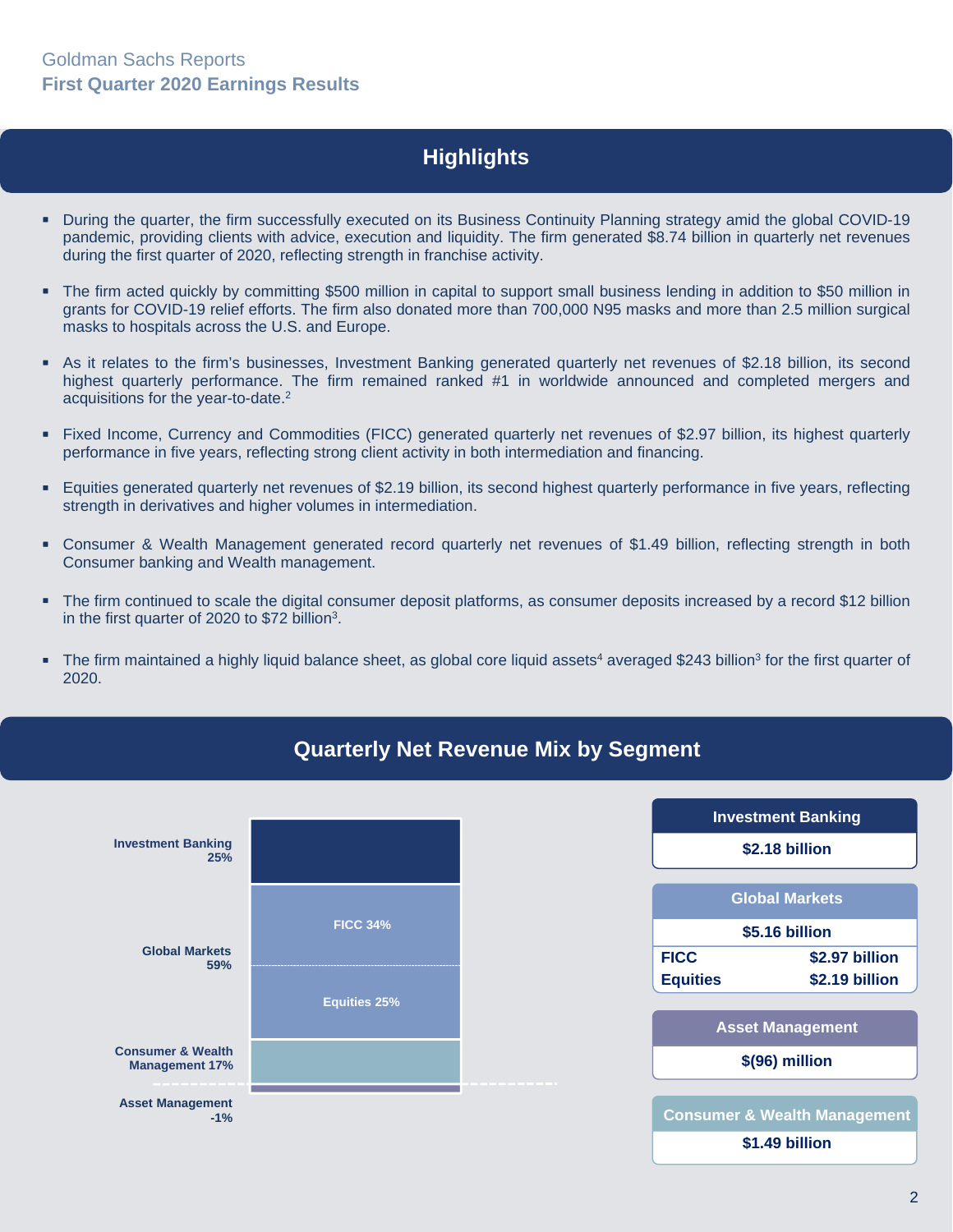#### **Net Revenues**

Net revenues were \$8.74 billion for the first quarter of 2020, essentially unchanged compared with the first quarter of 2019 and 12% lower than the fourth quarter of 2019. Net revenues, compared with the first quarter of 2019, reflected significantly lower net revenues in Asset Management, largely offset by significantly higher net revenues in Global Markets, Investment Banking and Consumer & Wealth Management.

The operating environment, notably in March, was impacted by the spread of the COVID-19 virus which caused a sharp contraction in global economic activity and increased market volatility. The events in March negatively impacted multiple industries, including energy, industrials, retail and leisure, and affected both equity and credit markets. In response, the U.S. Federal Reserve and other central banks, along with governments globally, intervened with monetary and fiscal measures aimed at mitigating market concerns and providing liquidity to the market.

#### **Investment Banking**

Net revenues in Investment Banking were \$2.18 billion for the first quarter of 2020, 25% higher than the first quarter of 2019 and 6% higher than the fourth quarter of 2019. The increase compared with the first quarter of 2019 reflected significantly higher net revenues in Corporate lending and Underwriting, partially offset by lower net revenues in Financial advisory.

The increase in Corporate lending net revenues was due to significantly higher net revenues related to relationship lending activities, reflecting the impact of changes in credit spreads on hedges. The increase in Underwriting net revenues was due to significantly higher net revenues in Equity underwriting, primarily from initial public offerings and convertible offerings, and in Debt underwriting, driven by asset-backed and leveraged finance activity. The decrease in Financial advisory net revenues reflected a decrease in industry-wide completed mergers and acquisitions transactions.

The firm's investment banking transaction backlog<sup>4</sup> decreased compared with the end of 2019, but increased compared with the end of the first quarter of 2019.

#### **Global Markets**

Net revenues in Global Markets were \$5.16 billion for the first quarter of 2020, 28% higher than the first quarter of 2019 and 48% higher than the fourth quarter of 2019.

Net revenues in FICC were \$2.97 billion, 33% higher than the first quarter of 2019, due to significantly higher net revenues in FICC intermediation, reflecting significantly higher net revenues in currencies and credit products, higher net revenues in commodities and slightly higher net revenues in interest rate products, partially offset by significantly lower net revenues in mortgages. In addition, net revenues in FICC financing were higher, driven by repurchase agreements.

Net revenues in Equities were \$2.19 billion, 22% higher than the first quarter of 2019, due to significantly higher net revenues in Equities intermediation, driven by derivatives, and slightly higher net revenues in Equities financing, reflecting higher average customer balances.

**Net Revenues**

**\$8.74 billion** 

| <b>Investment Banking</b>            |               |  |  |  |  |  |
|--------------------------------------|---------------|--|--|--|--|--|
| \$2.18 billion                       |               |  |  |  |  |  |
| <b>Financial Advisory</b>            | \$781 million |  |  |  |  |  |
| \$961 million<br><b>Underwriting</b> |               |  |  |  |  |  |
| <b>Corporate Lending</b>             | \$442 million |  |  |  |  |  |

| <b>Global Markets</b>                                                 |                                                   |  |  |  |  |  |
|-----------------------------------------------------------------------|---------------------------------------------------|--|--|--|--|--|
| \$5.16 billion                                                        |                                                   |  |  |  |  |  |
| <b>FICC Intermediation</b><br><b>FICC Financing</b><br><b>FICC</b>    | \$2.54 billion<br>\$432 million<br>\$2.97 billion |  |  |  |  |  |
| <b>Equities</b><br><b>Intermediation</b><br><b>Equities Financing</b> | \$1.53 billion<br>\$666 million                   |  |  |  |  |  |

**Equities \$2.19 billion**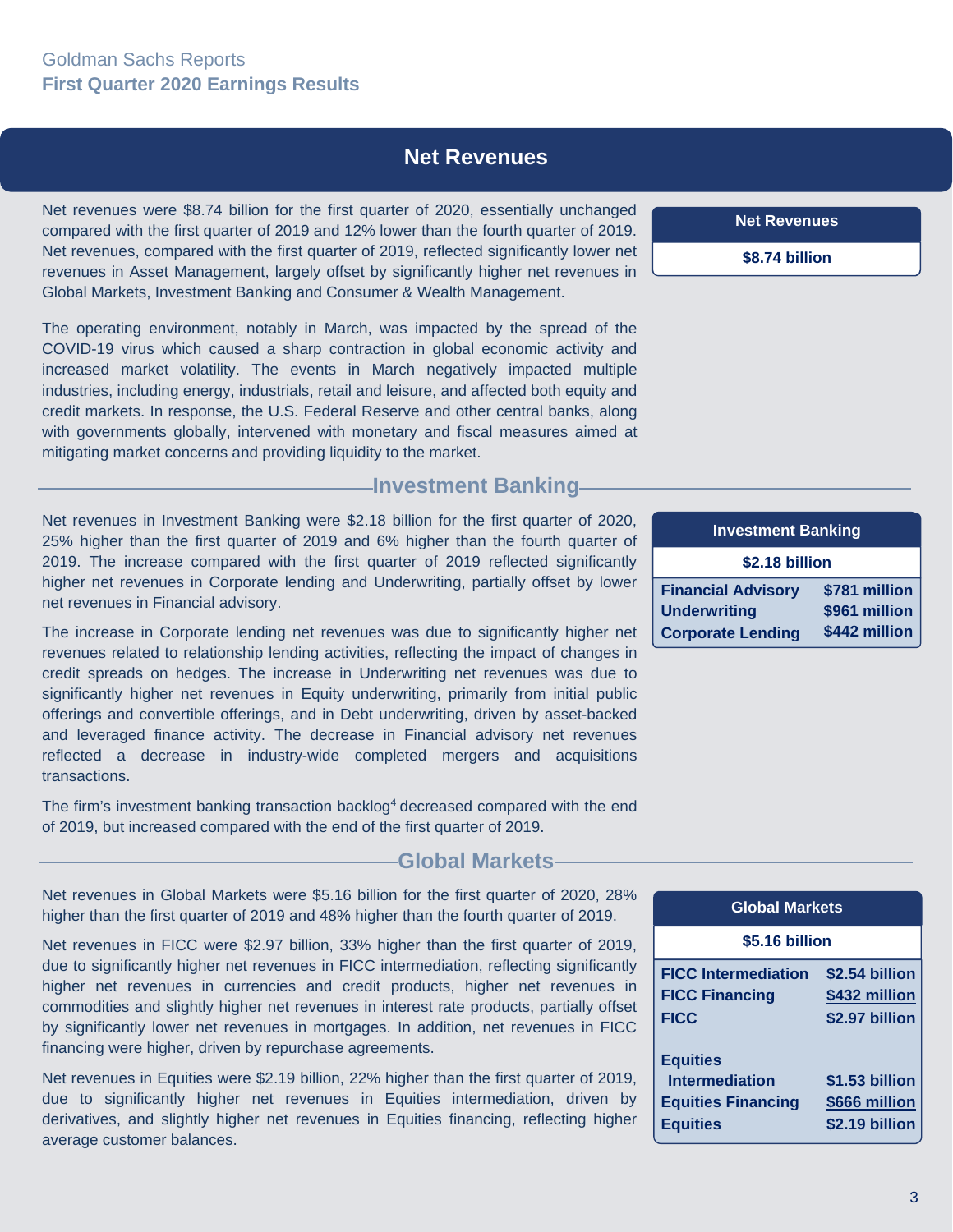## **-Asset Management-**

Net revenues in Asset Management were \$(96) million for the first quarter of 2020, compared with \$1.79 billion for the first quarter of 2019 and \$3.00 billion for the fourth quarter of 2019. The decrease compared with the first quarter of 2019 reflected significant net losses in Lending and debt investments and net losses in Equity investments. These decreases were partially offset by significantly higher Incentive fees and higher Management and other fees from the firm's institutional and thirdparty distribution asset management clients.

Macroeconomic concerns resulting from the challenging operating environment led to decreased global equity prices, wider credit spreads and uncertainty in the economic outlook. As a result, Lending and debt investments reflected significant net losses across debt securities and Equity investments reflected significant mark-to-market net losses from investments in public equities and significantly lower net gains from investments in private equities, which included gains from pending and completed sales. The increase in Incentive fees was driven by harvesting and the increase in Management and other fees reflected the impact of higher average assets under supervision, partially offset by a lower average effective fee due to shifts in the mix of client assets and strategies.

#### **Consumer & Wealth Management-**

Net revenues in Consumer & Wealth Management were \$1.49 billion for the first quarter of 2020, 21% higher than the first quarter of 2019 and 6% higher than the fourth quarter of 2019.

Net revenues in Wealth management were \$1.21 billion, 18% higher than the first quarter of 2019, due to significantly higher Management and other fees (including the impact of United Capital<sup>5</sup>), primarily reflecting higher average assets under supervision and higher transaction volumes, and higher Incentive fees. Net revenues in Private banking and lending were lower.

Net revenues in Consumer banking were \$282 million, 39% higher than the first quarter of 2019, driven by higher net interest income, primarily reflecting an increase in deposit balances and credit card loans.

## **Provision for Credit Losses**

Provision for credit losses was \$937 million for the first quarter of 2020, compared with \$224 million for the first quarter of 2019 and \$336 million for the fourth quarter of 2019. The increase compared with the first quarter of 2019 was primarily due to significantly higher provisions related to corporate loans as a result of continued pressure in the energy sector and the impact of COVID-19 on the broader economic environment. In addition, the first quarter of 2020 included provisions related to growth in corporate loans and credit card loans, and the impact of accounting for credit losses under the CECL standard<sup>6</sup>.

The firm's allowance for credit losses was \$3.20 billion as of March 31, 2020.

| <b>Asset Management</b>                       |                 |  |  |  |  |  |  |
|-----------------------------------------------|-----------------|--|--|--|--|--|--|
| \$(96) million                                |                 |  |  |  |  |  |  |
| <b>Management and</b>                         |                 |  |  |  |  |  |  |
| <b>Other Fees</b>                             | \$640 million   |  |  |  |  |  |  |
| <b>Incentive Fees</b>                         | \$154 million   |  |  |  |  |  |  |
| <b>Equity Investments</b>                     | \$(22) million  |  |  |  |  |  |  |
| <b>Lending and Debt</b><br><b>Investments</b> | \$(868) million |  |  |  |  |  |  |

| <b>Consumer &amp;</b>    |                |  |  |  |  |  |
|--------------------------|----------------|--|--|--|--|--|
| <b>Wealth Management</b> |                |  |  |  |  |  |
| \$1.49 billion           |                |  |  |  |  |  |
| <b>Wealth Management</b> | \$1.21 billion |  |  |  |  |  |
| <b>Consumer Banking</b>  | \$282 million  |  |  |  |  |  |

**Provision for Credit Losses** 

**\$937 million**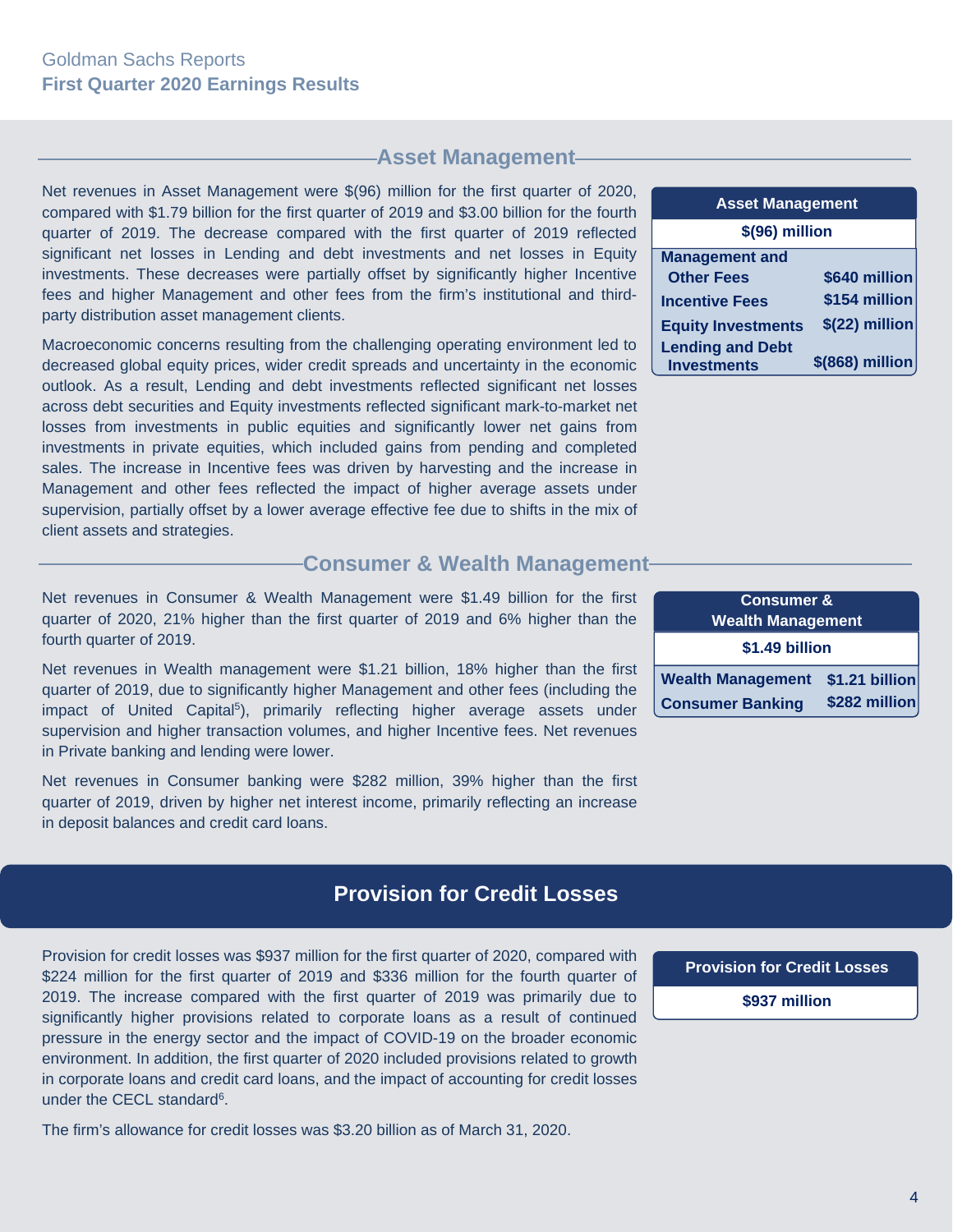## **Operating Expenses**

Operating expenses were \$6.46 billion for the first quarter of 2020, 10% higher than the first quarter of 2019 and 12% lower than the fourth quarter of 2019. The firm's efficiency ratio<sup>4</sup> for the first quarter of 2020 was  $73.9\%$ , compared with 66.6% for the first quarter of 2019.

The increase in operating expenses compared with the first quarter of 2019 was primarily due to significantly higher expenses related to brokerage, clearing, exchange and distribution fees, reflecting an increase in activity levels, higher net provisions for litigation and regulatory proceedings, and higher expenses related to consolidated investments, including impairments (increase was primarily in depreciation and amortization, occupancy and other expenses). In addition, technology expenses and professional fees were higher. The first quarter of 2020 also included higher expenses related to the firm's credit card activities (increases were primarily in professional fees and other expenses) and the impact of the consolidation of United Capital5. Compensation and benefits expenses were essentially unchanged, while market development expenses were lower.

Net provisions for litigation and regulatory proceedings for the first quarter of 2020 were \$184 million compared with \$37 million for the first quarter of 2019.

Headcount was essentially unchanged compared with the end of 2019.

## **Provision for Taxes**

The effective income tax rate for the first quarter of 2020 was 10.0%, down from the full year rate of 20.0% for 2019, primarily due to tax benefits on the settlement of employee share-based awards and the impact of lower pre-tax earnings on permanent tax benefits in the first quarter of 2020.

**Effective Tax Rate 10.0%** 

#### **Other Matters**

- On April 14, 2020, the Board of Directors of The Goldman Sachs Group, Inc. declared a dividend of \$1.25 per common share to be paid on June 29, 2020 to common shareholders of record on June 1, 2020.
- During the quarter, the firm returned \$2.38 billion of capital to common shareholders, including \$1.93 billion of share repurchases (8.2 million shares at an average cost of \$236.35) and \$449 million of common stock dividends.<sup>4</sup>
- Global core liquid assets<sup>4</sup> averaged \$243 billion<sup>3</sup> for the first quarter of 2020, compared with an average of \$237 billion for the fourth quarter of 2019.

**Declared Quarterly Dividend Per Common Share \$1.25** 

**Common Share Repurchases**

**8.2 million shares for \$1.93 billion**

**Average GCLA**

**\$243 billion**

**Operating Expenses \$6.46 billion Efficiency Ratio** 

 **73.9%**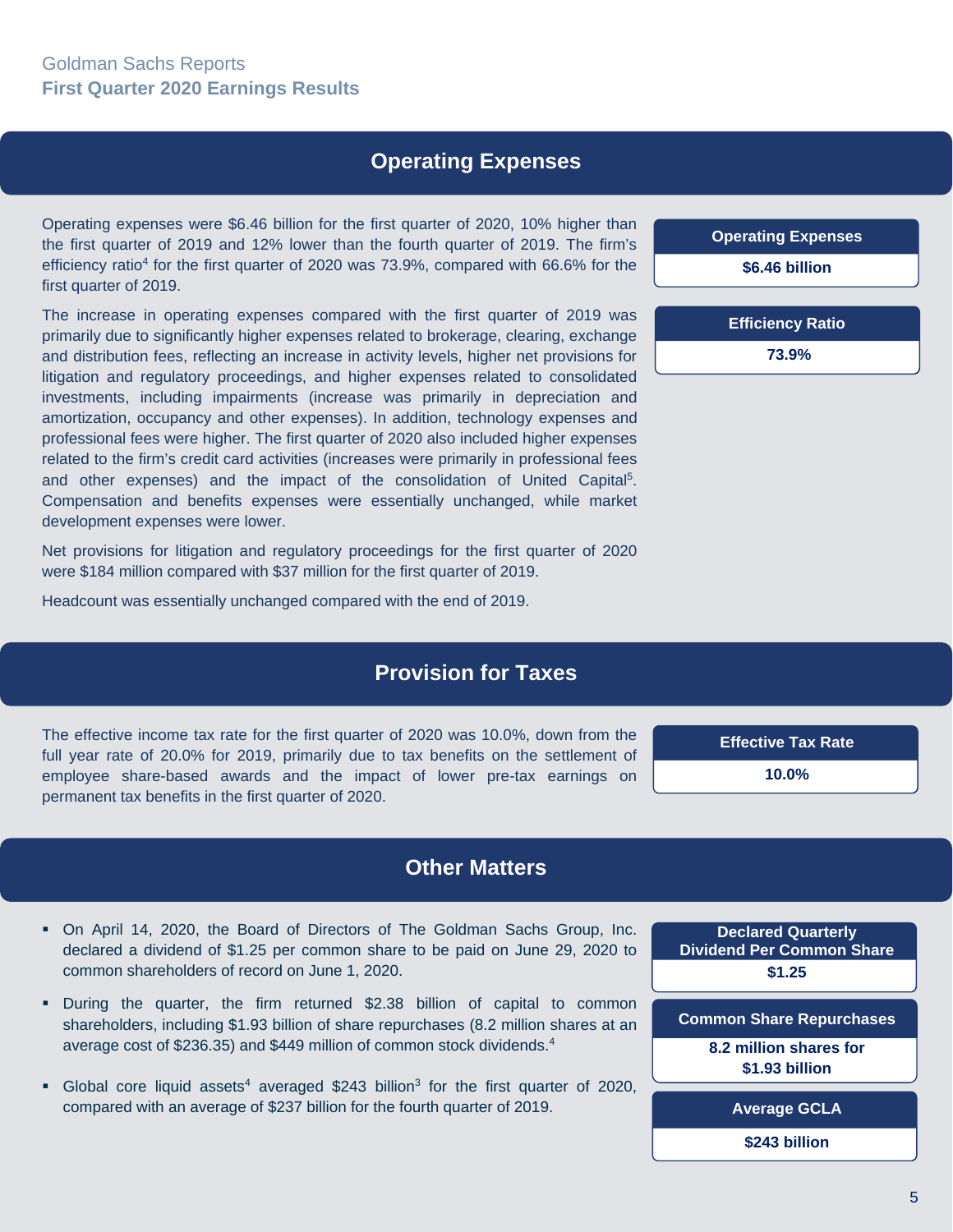The Goldman Sachs Group, Inc. is a leading global investment banking, securities and investment management firm that provides a wide range of financial services to a substantial and diversified client base that includes corporations, financial institutions, governments and individuals. Founded in 1869, the firm is headquartered in New York and maintains offices in all major financial centers around the world.

## **Cautionary Note Regarding Forward-Looking Statements**

This press release contains "forward-looking statements" within the meaning of the safe harbor provisions of the U.S. Private Securities Litigation Reform Act of 1995. Forward-looking statements are not historical facts, but instead represent only the firm's beliefs regarding future events, many of which, by their nature, are inherently uncertain and outside of the firm's control. It is possible that the firm's actual results, financial condition and liquidity may differ, possibly materially, from the anticipated results, financial condition and liquidity indicated in these forward-looking statements. For information about some of the risks and important factors that could affect the firm's future results, financial condition and liquidity, see Item 8.01 of the firm's Report on Form 8-K dated April 15, 2020 and "Risk Factors" in Part I, Item 1A of the firm's Annual Report on Form 10-K for the year ended December 31, 2019.

Information regarding the firm's assets under supervision, capital ratios, risk-weighted assets, supplementary leverage ratio, balance sheet data, global core liquid assets and VaR consists of preliminary estimates. These estimates are forward-looking statements and are subject to change, possibly materially, as the firm completes its financial statements.

Statements about the firm's investment banking transaction backlog also may constitute forward-looking statements. Such statements are subject to the risk that transactions may be modified or not completed at all and associated net revenues may not be realized or may be materially less than those currently expected. Important factors that could have such a result include, for underwriting transactions, a decline or weakness in general economic conditions, an outbreak of hostilities, volatility in the securities markets or an adverse development with respect to the issuer of the securities and, for financial advisory transactions, a decline in the securities markets, an inability to obtain adequate financing, an adverse development with respect to a party to the transaction or a failure to obtain a required regulatory approval. For information about other important factors that could adversely affect the firm's investment banking transactions, see Item 8.01 of the firm's Report on Form 8-K dated April 15, 2020 and "Risk Factors" in Part I, Item 1A of the firm's Annual Report on Form 10-K for the year ended December 31, 2019.

Statements about the effects of the COVID-19 pandemic on the firm's business, results, financial position and liquidity may constitute forward-looking statements and are subject to the risk that the actual impact may differ, possibly materially, from what is currently expected.

## **Conference Call-**

A conference call to discuss the firm's financial results, outlook and related matters will be held at 9:30 am (ET). The call will be open to the public. Members of the public who would like to listen to the conference call should dial 1-888-281-7154 (in the U.S.) or 1-706-679-5627 (outside the U.S.). The number should be dialed at least 10 minutes prior to the start of the conference call. The conference call will also be accessible as an audio webcast through the Investor Relations section of the firm's website, *www.goldmansachs.com/investor-relations*. There is no charge to access the call. For those unable to listen to the live broadcast, a replay will be available on the firm's website or by dialing 1-855-859-2056 (in the U.S.) or 1-404-537- 3406 (outside the U.S.) passcode number 64774224 beginning approximately three hours after the event. Please direct any questions regarding obtaining access to the conference call to Goldman Sachs Investor Relations, via e-mail, at *gs-investorrelations@gs.com*.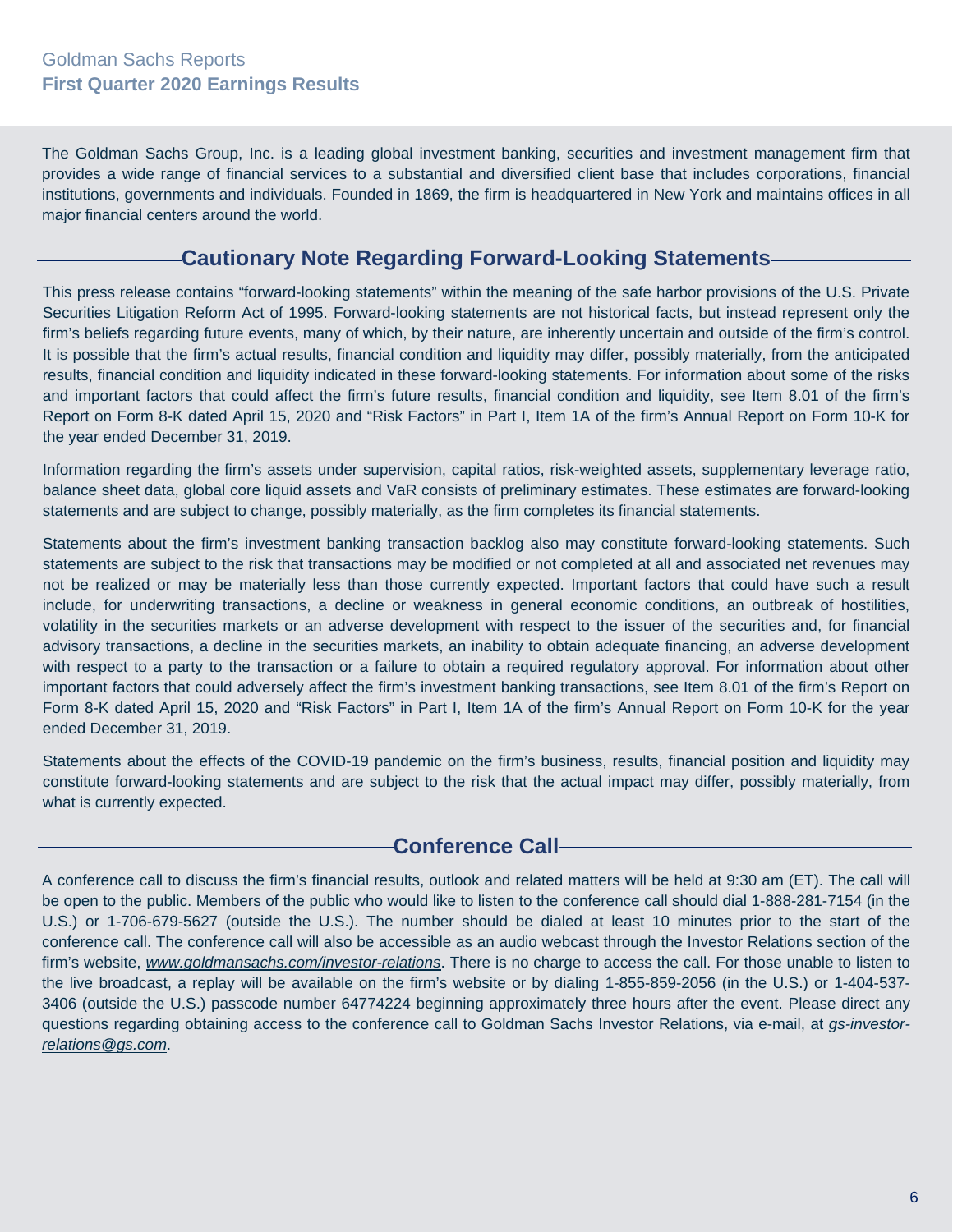#### **The Goldman Sachs Group, Inc. and Subsidiaries**

#### **Segment Net Revenues (unaudited)**

| \$ in millions                          |                   | THREE MONTHS ENDED          |                   | % CHANGE FROM               |                   |  |
|-----------------------------------------|-------------------|-----------------------------|-------------------|-----------------------------|-------------------|--|
|                                         | MARCH 31,<br>2020 | <b>DECEMBER 31,</b><br>2019 | MARCH 31,<br>2019 | <b>DECEMBER 31,</b><br>2019 | MARCH 31,<br>2019 |  |
| <b>INVESTMENT BANKING</b>               |                   |                             |                   |                             |                   |  |
| Financial advisory                      | \$<br>781         | \$<br>855                   | \$<br>874         | (9) %                       | (11) %            |  |
| <b>Equity underwriting</b>              | 378               | 378                         | 262               |                             | 44                |  |
| Debt underwriting                       | 583               | 599                         | 482               | (3)                         | 21                |  |
| Underwriting                            | 961               | 977                         | 744               | (2)                         | 29                |  |
| Corporate lending                       | 442               | 232                         | 128               | 91                          | N.M.              |  |
| <b>Net revenues</b>                     | 2,184             | 2,064                       | 1,746             | 6                           | 25                |  |
| <b>GLOBAL MARKETS</b>                   |                   |                             |                   |                             |                   |  |
| <b>FICC</b> intermediation              | 2,537             | 1,382                       | 1,872             | 84                          | 36                |  |
| FICC financing                          | 432               | 387                         | 366               | 12                          | 18                |  |
| <b>FICC</b>                             | 2,969             | 1,769                       | 2,238             | 68                          | 33                |  |
| Equities intermediation                 | 1,528             | 979                         | 1,161             | 56                          | 32                |  |
| Equities financing                      | 666               | 732                         | 641               | (9)                         | $\overline{4}$    |  |
| Equities                                | 2,194             | 1,711                       | 1,802             | 28                          | 22                |  |
| <b>Net revenues</b>                     | 5,163             | 3,480                       | 4,040             | 48                          | 28                |  |
| <b>ASSET MANAGEMENT</b>                 |                   |                             |                   |                             |                   |  |
| Management and other fees               | 640               | 666                         | 607               | (4)                         | 5                 |  |
| Incentive fees                          | 154               | 45                          | 30                | N.M.                        | N.M.              |  |
| Equity investments                      | (22)              | 1,865                       | 805               | N.M.                        | N.M.              |  |
| Lending and debt investments            | (868)             | 427                         | 351               | N.M.                        | N.M.              |  |
| <b>Net revenues</b>                     | (96)              | 3,003                       | 1,793             | N.M.                        | N.M.              |  |
| <b>CONSUMER &amp; WEALTH MANAGEMENT</b> |                   |                             |                   |                             |                   |  |
| Management and other fees               | 959               | 967                         | 794               | (1)                         | 21                |  |
| Incentive fees                          | 69                | 19                          | 28                | N.M.                        | 146               |  |
| Private banking and lending             | 182               | 194                         | 203               | (6)                         | (10)              |  |
| Wealth management                       | 1,210             | 1,180                       | 1,025             | 3                           | 18                |  |
| Consumer banking                        | 282               | 228                         | 203               | 24                          | 39                |  |
| <b>Net revenues</b>                     | 1,492             | 1,408                       | 1,228             | 6                           | 21                |  |
| Total net revenues                      | \$<br>8,743       | \$<br>9,955                 | \$<br>8,807       | (12)                        | (1)               |  |

# **Geographic Net Revenues (unaudited)<sup>4</sup>**

*\$ in millions*

|                    | <b>THREE MONTHS ENDED</b> |                          |    |                             |    |                          |  |
|--------------------|---------------------------|--------------------------|----|-----------------------------|----|--------------------------|--|
|                    |                           | <b>MARCH 31,</b><br>2020 |    | <b>DECEMBER 31,</b><br>2019 |    | <b>MARCH 31,</b><br>2019 |  |
| Americas           | \$                        | 5,171                    | \$ | 6,310                       | \$ | 5,245                    |  |
| <b>EMEA</b>        |                           | 2,108                    |    | 2,268                       |    | 2,459                    |  |
| Asia               |                           | 1,464                    |    | 1.377                       |    | 1,103                    |  |
| Total net revenues |                           | 8,743                    | \$ | 9,955                       | \$ | 8,807                    |  |
|                    |                           |                          |    |                             |    |                          |  |
| Americas           |                           | 59%                      |    | 63%                         |    | 60%                      |  |
| <b>EMEA</b>        |                           | 24%                      |    | 23%                         |    | 28%                      |  |
| Asia               |                           | 17%                      |    | 14%                         |    | 12%                      |  |
| Total              |                           | 100%                     |    | 100%                        |    | 100%                     |  |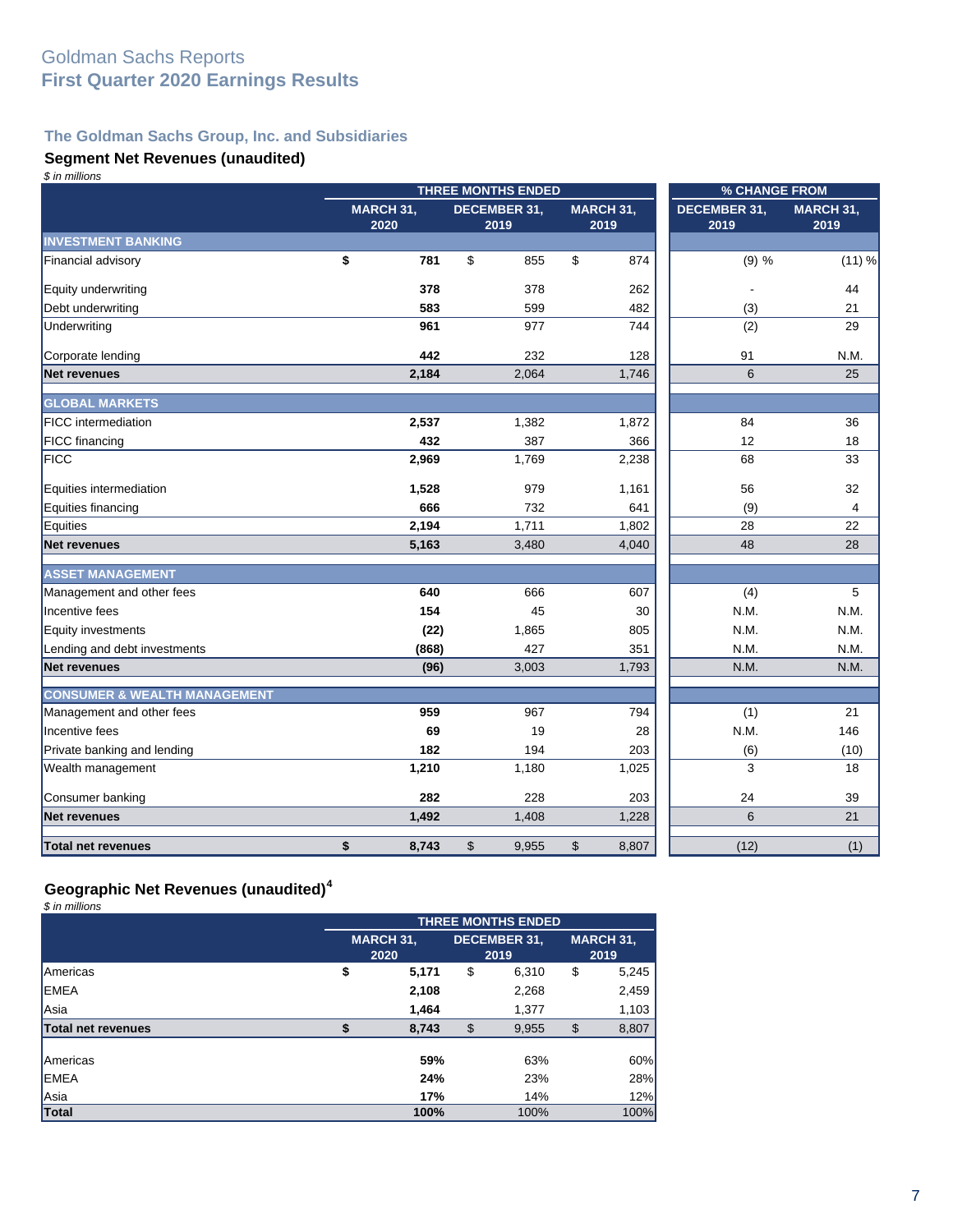#### **The Goldman Sachs Group, Inc. and Subsidiaries**

#### **Consolidated Statements of Earnings (unaudited)**

| In millions, except per share amounts and headcount | <b>THREE MONTHS ENDED</b> |                   |              |                      | % CHANGE FROM     |                             |                   |
|-----------------------------------------------------|---------------------------|-------------------|--------------|----------------------|-------------------|-----------------------------|-------------------|
|                                                     |                           | MARCH 31,<br>2020 |              | DECEMBER 31,<br>2019 | MARCH 31,<br>2019 | <b>DECEMBER 31,</b><br>2019 | MARCH 31,<br>2019 |
| <b>REVENUES</b>                                     |                           |                   |              |                      |                   |                             |                   |
| Investment banking                                  | \$                        | 1,742             | \$           | 1,832                | \$<br>1,618       | (5) %                       | 8 %               |
| Investment management                               |                           | 1,768             |              | 1,671                | 1,436             | 6                           | 23                |
| Commissions and fees                                |                           | 1,020             |              | 687                  | 745               | 48                          | 37                |
| Market making                                       |                           | 3,682             |              | 2,479                | 2,723             | 49                          | 35                |
| Other principal transactions                        |                           | (782)             |              | 2,221                | 1,067             | N.M.                        | N.M.              |
| Total non-interest revenues                         |                           | 7,430             |              | 8,890                | 7,589             | (16)                        | (2)               |
| Interest income                                     |                           | 4,750             |              | 4,922                | 5,597             | (3)                         | (15)              |
| Interest expense                                    |                           | 3,437             |              | 3,857                | 4,379             | (11)                        | (22)              |
| Net interest income                                 |                           | 1,313             |              | 1,065                | 1,218             | 23                          | 8                 |
| <b>Total net revenues</b>                           |                           | 8,743             |              | 9,955                | 8,807             | (12)                        | (1)               |
| <b>Provision for credit losses</b>                  |                           | 937               |              | 336                  | 224               | 179                         | N.M.              |
| <b>OPERATING EXPENSES</b>                           |                           |                   |              |                      |                   |                             |                   |
| Compensation and benefits                           |                           | 3,235             |              | 3,046                | 3,259             | 6                           | (1)               |
| Brokerage, clearing, exchange and distribution fees |                           | 975               |              | 814                  | 762               | 20                          | 28                |
| Market development                                  |                           | 153               |              | 200                  | 184               | (24)                        | (17)              |
| Communications and technology                       |                           | 321               |              | 308                  | 286               | $\overline{\mathbf{4}}$     | 12                |
| Depreciation and amortization                       |                           | 437               |              | 464                  | 368               | (6)                         | 19                |
| Occupancy                                           |                           | 238               |              | 318                  | 225               | (25)                        | 6                 |
| Professional fees                                   |                           | 347               |              | 366                  | 298               | (5)                         | 16                |
| Other expenses                                      |                           | 752               |              | 1,782                | 482               | (58)                        | 56                |
| <b>Total operating expenses</b>                     |                           | 6,458             |              | 7,298                | 5,864             | (12)                        | 10                |
| Pre-tax earnings                                    |                           | 1,348             |              | 2,321                | 2,719             | (42)                        | (50)              |
| Provision for taxes                                 |                           | 135               |              | 404                  | 468               | (67)                        | (71)              |
| <b>Net earnings</b>                                 |                           | 1,213             |              | 1,917                | 2,251             | (37)                        | (46)              |
| Preferred stock dividends                           |                           | 90                |              | 193                  | 69                | (53)                        | 30                |
| Net earnings applicable to common shareholders      | \$                        | 1,123             | $\mathbb{S}$ | 1,724                | \$<br>2,182       | (35)                        | (49)              |
| <b>EARNINGS PER COMMON SHARE</b>                    |                           |                   |              |                      |                   |                             |                   |
| Basic <sup>4</sup>                                  | \$                        | 3.12              | \$           | 4.74                 | \$<br>5.73        | (34) %                      | $(46)$ %          |
| Diluted                                             | \$                        | 3.11              | \$           | 4.69                 | \$<br>5.71        | (34)                        | (46)              |
| <b>AVERAGE COMMON SHARES</b>                        |                           |                   |              |                      |                   |                             |                   |
| Basic                                               |                           | 358.0             |              | 362.4                | 379.8             | (1)                         | (6)               |
| Diluted                                             |                           | 361.1             |              | 367.3                | 382.4             | (2)                         | (6)               |
| <b>SELECTED DATA AT PERIOD-END</b>                  |                           |                   |              |                      |                   |                             |                   |
| Common shareholders' equity                         | \$                        | 81,176            | \$           | 79,062               | \$<br>79,070      | 3                           | 3                 |
| Basic shares <sup>4</sup>                           |                           | 355.7             |              | 361.8                | 378.2             | (2)                         | (6)               |
| Book value per common share                         | \$                        | 228.21            | \$           | 218.52               | \$<br>209.07      | 4                           | 9                 |
| Headcount                                           |                           | 38,500            |              | 38,300               | 35,900            | 1                           | $\overline{7}$    |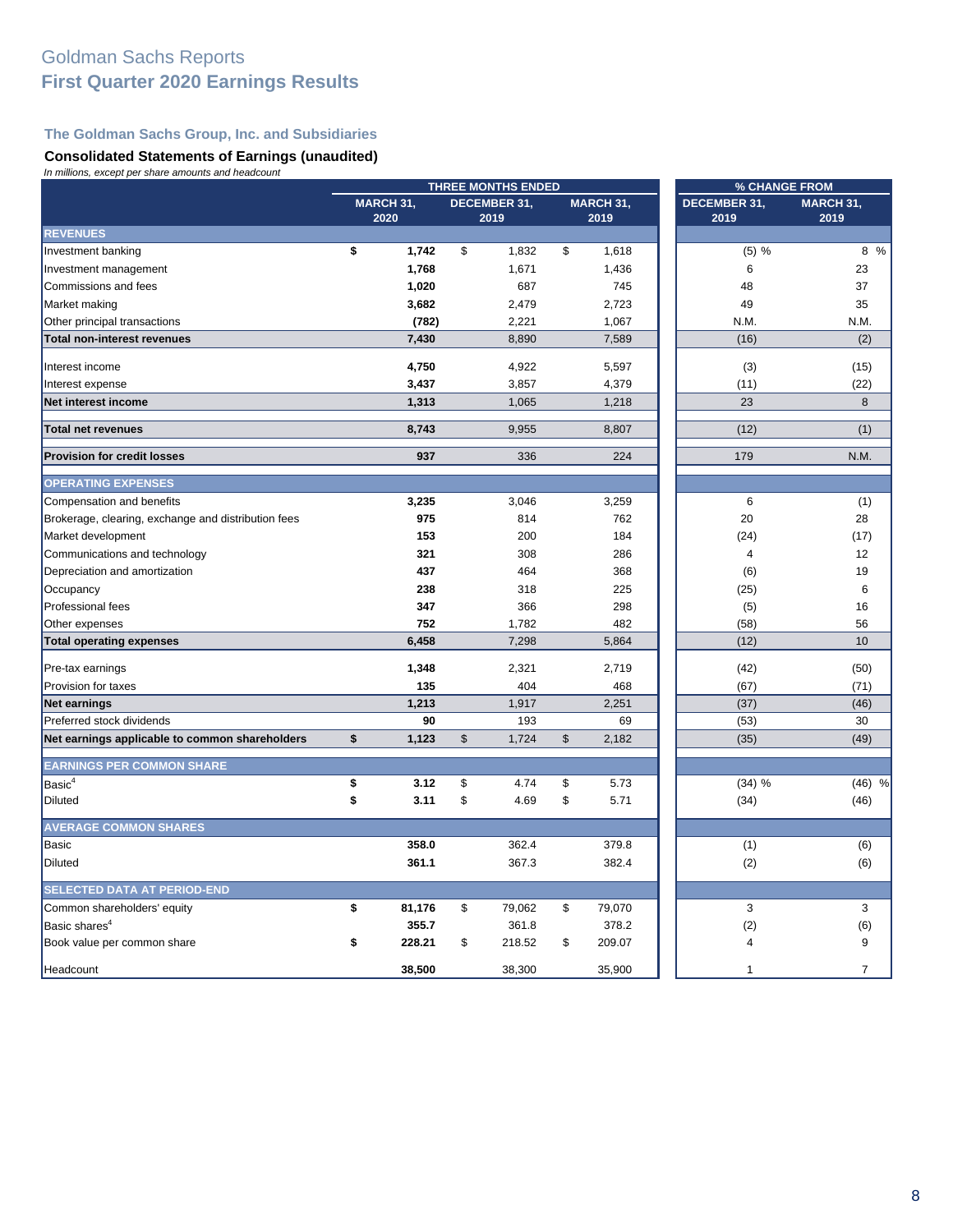#### **The Goldman Sachs Group, Inc. and Subsidiaries**

#### **Condensed Consolidated Balance Sheets (unaudited)<sup>3</sup>** *\$ in billions*

| <i>៴ ៲៲ ៲ ៷៲៲៲៲៴៲</i> ៲៴                    | <b>AS OF</b> |                          |                      |     |  |
|---------------------------------------------|--------------|--------------------------|----------------------|-----|--|
|                                             |              | <b>MARCH 31,</b><br>2020 | DECEMBER 31,<br>2019 |     |  |
| <b>ASSETS</b>                               |              |                          |                      |     |  |
| Cash and cash equivalents                   | \$           | 106                      | \$                   | 133 |  |
| Collateralized agreements                   |              | 254                      |                      | 222 |  |
| Customer and other receivables              |              | 121                      |                      | 75  |  |
| <b>Trading assets</b>                       |              | 375                      |                      | 355 |  |
| Investments                                 |              | 69                       |                      | 64  |  |
| Loans                                       |              | 128                      |                      | 109 |  |
| Other assets                                |              | 37                       |                      | 35  |  |
| <b>Total assets</b>                         | \$           | 1,090                    | \$                   | 993 |  |
| <b>LIABILITIES AND SHAREHOLDERS' EQUITY</b> |              |                          |                      |     |  |
| Deposits                                    | \$           | 220                      | \$                   | 190 |  |
| Collateralized financings                   |              | 147                      |                      | 152 |  |
| Customer and other payables                 |              | 213                      |                      | 175 |  |
| <b>Trading liabilities</b>                  |              | 137                      |                      | 109 |  |
| Unsecured short-term borrowings             |              | 37                       |                      | 48  |  |
| Unsecured long-term borrowings              |              | 226                      |                      | 207 |  |
| Other liabilities                           |              | 18                       |                      | 22  |  |
| <b>Total liabilities</b>                    |              | 998                      |                      | 903 |  |
| Shareholders' equity                        |              | 92                       |                      | 90  |  |
| Total liabilities and shareholders' equity  | \$           | 1,090                    | \$                   | 993 |  |

#### **Capital Ratios and Supplementary Leverage Ratio (unaudited)3,4**

*\$ in billions*

|                                     | <b>AS OF</b>             |       |    |                             |  |  |
|-------------------------------------|--------------------------|-------|----|-----------------------------|--|--|
|                                     | <b>MARCH 31,</b><br>2020 |       |    | <b>DECEMBER 31,</b><br>2019 |  |  |
| Common equity tier 1 capital        | \$                       | 74.6  | \$ | 74.9                        |  |  |
| <b>STANDARDIZED CAPITAL RULES</b>   |                          |       |    |                             |  |  |
| <b>Risk-weighted assets</b>         | \$                       | 595   | \$ | 564                         |  |  |
| Common equity tier 1 capital ratio  |                          | 12.5% |    | 13.3%                       |  |  |
| <b>ADVANCED CAPITAL RULES</b>       |                          |       |    |                             |  |  |
| Risk-weighted assets                | \$                       | 606   | \$ | 545                         |  |  |
| Common equity tier 1 capital ratio  |                          | 12.3% |    | 13.7%                       |  |  |
| <b>SUPPLEMENTARY LEVERAGE RATIO</b> |                          |       |    |                             |  |  |
| Supplementary leverage ratio        |                          | 5.9%  |    | 6.2%                        |  |  |

#### **Average Daily VaR (unaudited)3,4**

*\$ in millions*

|                        |                  | <b>THREE MONTHS ENDED</b> |    |      |  |  |  |  |
|------------------------|------------------|---------------------------|----|------|--|--|--|--|
|                        | <b>MARCH 31,</b> | <b>DECEMBER 31,</b>       |    |      |  |  |  |  |
|                        | 2020             |                           |    | 2019 |  |  |  |  |
| <b>RISK CATEGORIES</b> |                  |                           |    |      |  |  |  |  |
| Interest rates         | \$               | 60                        | \$ | 49   |  |  |  |  |
| Equity prices          |                  | 41                        |    | 24   |  |  |  |  |
| Currency rates         |                  | 18                        |    | 11   |  |  |  |  |
| Commodity prices       |                  | 11                        |    | 12   |  |  |  |  |
| Diversification effect |                  | (49)                      |    | (38) |  |  |  |  |
| Total                  |                  | 81                        |    | 58   |  |  |  |  |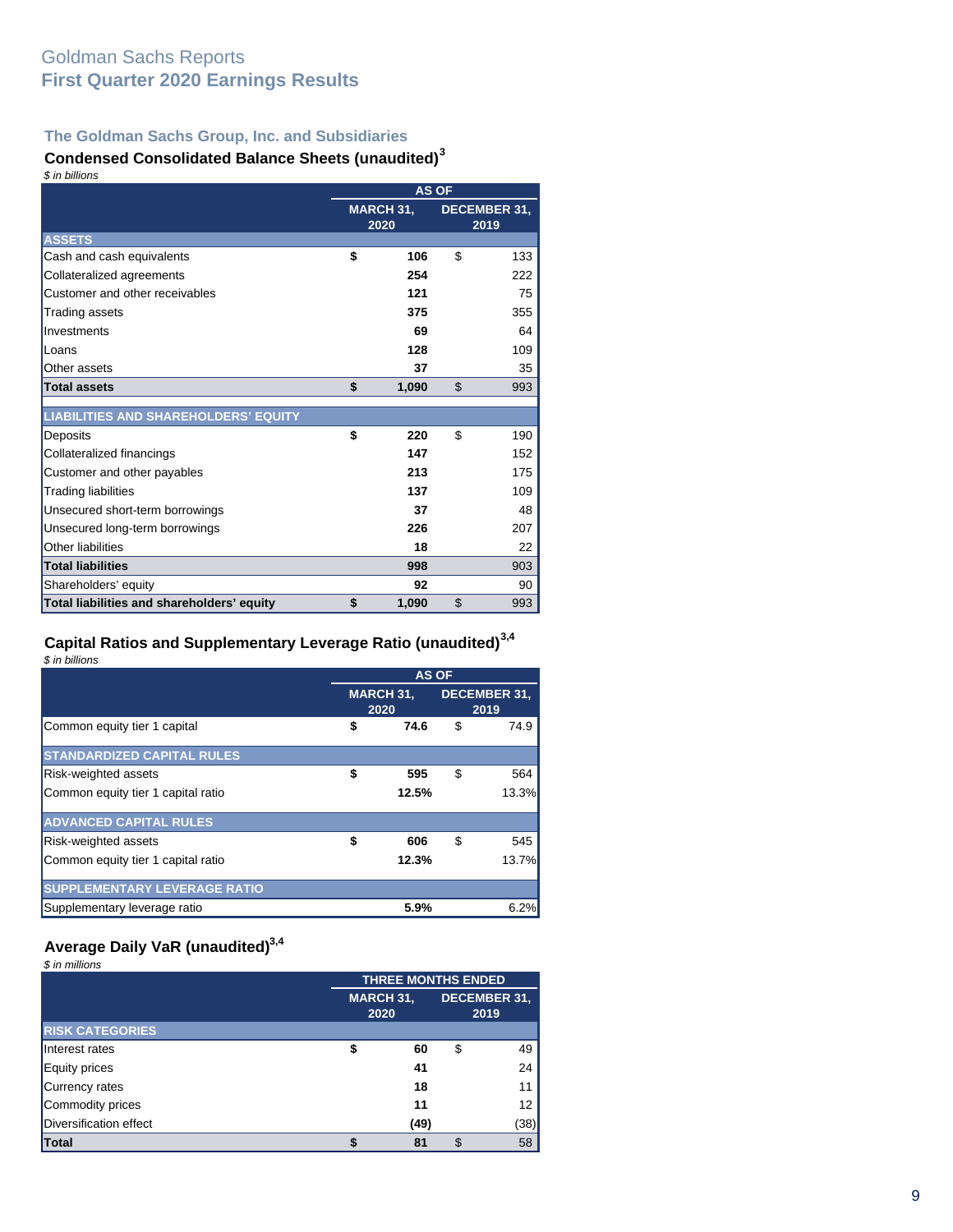## **The Goldman Sachs Group, Inc. and Subsidiaries**

## **Assets Under Supervision (unaudited)3,4**

*\$ in billions*

|                              | <b>AS OF</b>             |       |                             |       |    |                          |  |
|------------------------------|--------------------------|-------|-----------------------------|-------|----|--------------------------|--|
|                              | <b>MARCH 31,</b><br>2020 |       | <b>DECEMBER 31,</b><br>2019 |       |    | <b>MARCH 31,</b><br>2019 |  |
| <b>SEGMENT</b>               |                          |       |                             |       |    |                          |  |
| <b>Asset Management</b>      | \$                       | 1,309 | \$                          | 1,298 | \$ | 1,117                    |  |
| Consumer & Wealth Management |                          | 509   |                             | 561   |    | 482                      |  |
| <b>Total AUS</b>             | \$                       | 1,818 | $\mathcal{S}$               | 1,859 | \$ | 1,599                    |  |
|                              |                          |       |                             |       |    |                          |  |
| <b>ASSET CLASS</b>           |                          |       |                             |       |    |                          |  |
| Alternative investments      | \$                       | 178   | \$                          | 185   | \$ | 172                      |  |
| Equity                       |                          | 335   |                             | 423   |    | 335                      |  |
| <b>Fixed income</b>          |                          | 771   |                             | 789   |    | 717                      |  |
| Total long-term AUS          |                          | 1,284 |                             | 1,397 |    | 1,224                    |  |
| Liquidity products           |                          | 534   |                             | 462   |    | 375                      |  |
| <b>Total AUS</b>             | \$                       | 1,818 | \$                          | 1,859 | \$ | 1,599                    |  |

|                                              | <b>THREE MONTHS ENDED</b> |              |                             |                |                   |                |  |
|----------------------------------------------|---------------------------|--------------|-----------------------------|----------------|-------------------|----------------|--|
|                                              | MARCH 31,<br>2020         |              | <b>DECEMBER 31.</b><br>2019 |                | MARCH 31,<br>2019 |                |  |
|                                              |                           |              |                             |                |                   |                |  |
| <b>ASSET MANAGEMENT</b>                      |                           |              |                             |                |                   |                |  |
| Beginning balance                            | \$                        | 1,298        | \$                          | 1,232          | \$                | 1,087          |  |
| Net inflows / (outflows):                    |                           |              |                             |                |                   |                |  |
| Alternative investments                      |                           | (1)          |                             | (1)            |                   |                |  |
| Equity                                       |                           | 2            |                             | 1              |                   | 3              |  |
| Fixed income                                 |                           | 7            |                             | (4)            |                   | 18             |  |
| Total long-term AUS net inflows / (outflows) |                           | 8            |                             | (4)            |                   | 21             |  |
| Liquidity products                           |                           | 66           |                             | 50             |                   | (25)           |  |
| Total AUS net inflows / (outflows)           |                           | 74           |                             | 46             |                   | (4)            |  |
| Net market appreciation / (depreciation)     |                           | (63)         |                             | 20             |                   | 34             |  |
| <b>Ending balance</b>                        | \$                        | 1,309        | \$                          | 1,298          | \$                | 1,117          |  |
| <b>CONSUMER &amp; WEALTH MANAGEMENT</b>      |                           |              |                             |                |                   |                |  |
| Beginning balance                            | \$                        | 561          | \$                          | 530            | \$                | 455            |  |
| Net inflows / (outflows):                    |                           |              |                             |                |                   |                |  |
| Alternative investments                      |                           |              |                             | 2              |                   | 1              |  |
| Equity                                       |                           | 1            |                             |                |                   | (4)            |  |
| Fixed income                                 |                           | (8)          |                             | 4              |                   | 2              |  |
| Total long-term AUS net inflows / (outflows) |                           | (7)          |                             | 6              |                   | (1)            |  |
| Liquidity products                           |                           | 6            |                             | 8              |                   | 3              |  |
| Total AUS net inflows / (outflows)           |                           | (1)          |                             | 14             |                   | $\overline{2}$ |  |
| Net market appreciation / (depreciation)     |                           | (51)         |                             | 17             |                   | 25             |  |
| <b>Ending balance</b>                        | \$                        | 509          | $\mathfrak{S}$              | 561            | \$                | 482            |  |
| <b>FIRMWIDE</b>                              |                           |              |                             |                |                   |                |  |
| Beginning balance                            | \$                        | 1,859        | \$                          | 1,762          | \$                | 1,542          |  |
| Net inflows / (outflows):                    |                           |              |                             |                |                   |                |  |
| Alternative investments                      |                           | (1)          |                             | 1              |                   | 1              |  |
| Equity                                       |                           | 3            |                             | 1              |                   | (1)            |  |
| <b>Fixed income</b>                          |                           | (1)          |                             |                |                   | 20             |  |
| Total long-term AUS net inflows / (outflows) |                           | $\mathbf{1}$ |                             | $\overline{2}$ |                   | 20             |  |
| Liquidity products                           |                           | 72           |                             | 58             |                   | (22)           |  |
| Total AUS net inflows / (outflows)           |                           | 73           |                             | 60             |                   | (2)            |  |
| Net market appreciation / (depreciation)     |                           | (114)        |                             | 37             |                   | 59             |  |
| <b>Ending balance</b>                        | \$                        | 1,818        | \$                          | 1,859          | \$                | 1,599          |  |